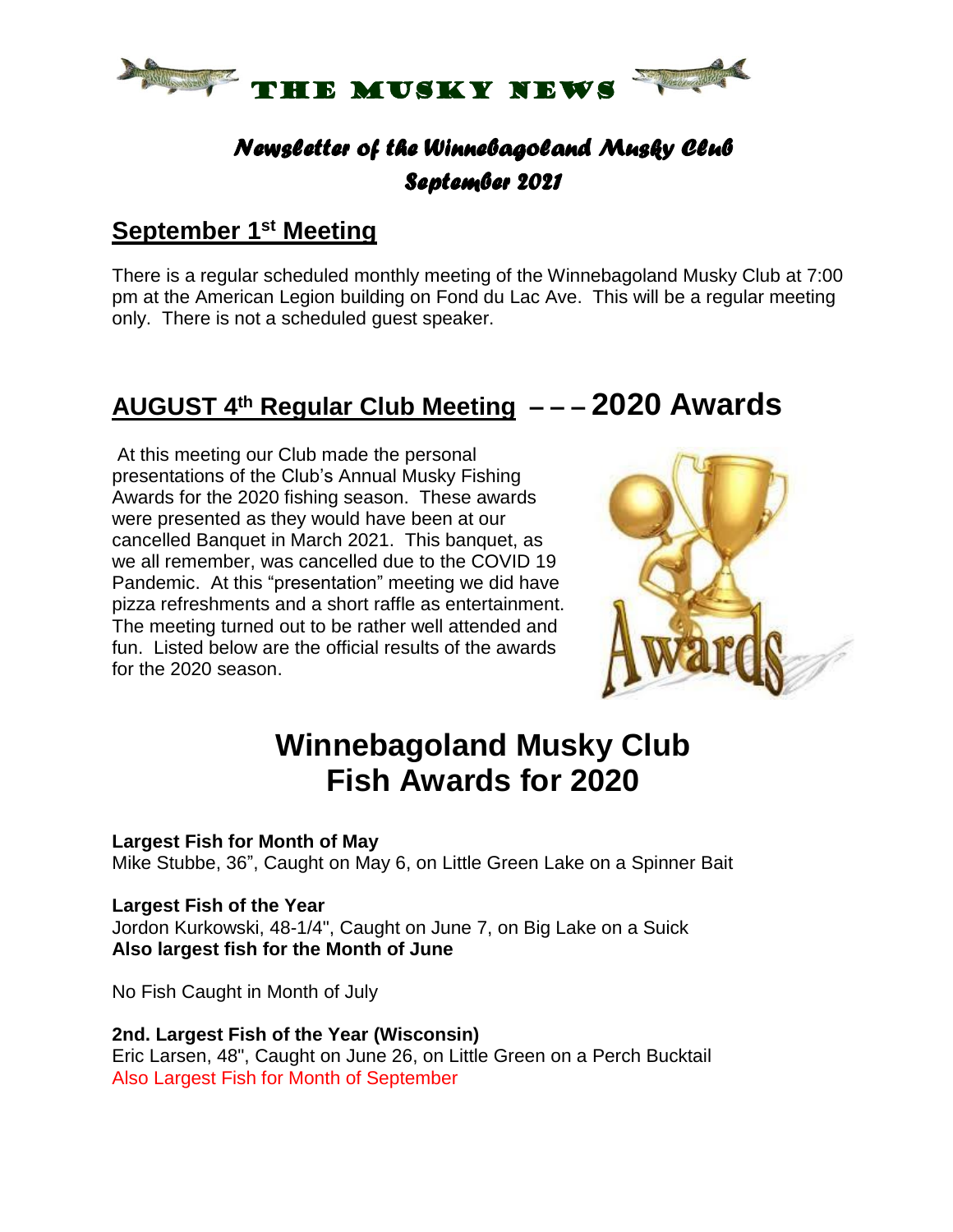

### *Newsletter of the Winnebagoland Musky Club September 2021*

#### **3rd. Largest Fish of the Year (Wisconsin)**

Luke Mueller 46-1/2", Caught on August 30, on Big Arbor Vitae on a Blk/Red Beaver Also Largest Fish for Month of August

**Largest Fish Month of October** Lonnie Ziemer, 40", Caught on October 17, on Big Green on a Spanky

#### **Largest Fish Month of November**

Kevin Francis, 35-1/2", Caught on November 20, on Eagle Lake on a Spoon Plug

#### **Largest Fish National Awards**

Bob Kuhr, 44-1/2", Caught on July 30, on Lake Vermillion on a Spanky

#### **Largest Fish Month of December**

Jordon Kurkowski, 36-1/4", Caught on December 12, on Pewaukee Laske on a Bulldog **Also Most Released Muskies in 2020**

Jordon Kurkowski - 14 Fish measuring 48-1/4, 38, 39-1/4, 39-1/2, 43, 42-3/4, 34, 43-1/4, 40-1/2, 40, 35-1/4, 34-1/4, 35, and 36-1/4.

*No 2nd Largest Fish National Awards, Youth Award, or Women***'***s Award Fish Registered this season.*

Congratulations to these champions! Keep sending in your reports to Harlan Hopp for this season also.

### **COMING EVENT OPERATION WINNEBAGOLAND MUSKIES**

The Salute the Troops veteran musky fishing outing is on. This event, now called OPERATION WINNEBAGOLAND MUSKIES, is a weekend of musky hunting for 12 deserving veterans. Our Club has been one of the sponsors of this notable event for several years and we are once again a part of the event held in Three Lakes Wisconsin September 10 through the 12th. This outing provides the boats, guides, meals, lodging, trophies, and respectful companionships for a whole weekend to these veterans.

A lot of work and money is needed to put on this event. Sponsors that make this event possible are the **Salute the Troops, Winnebagoland Musky Club, Natural Stone Veneer, Thrivent Financial, Navy Club - Ship 75, Fittante Taxidermy Studio,** and **Klapperich's Floor Covering.**